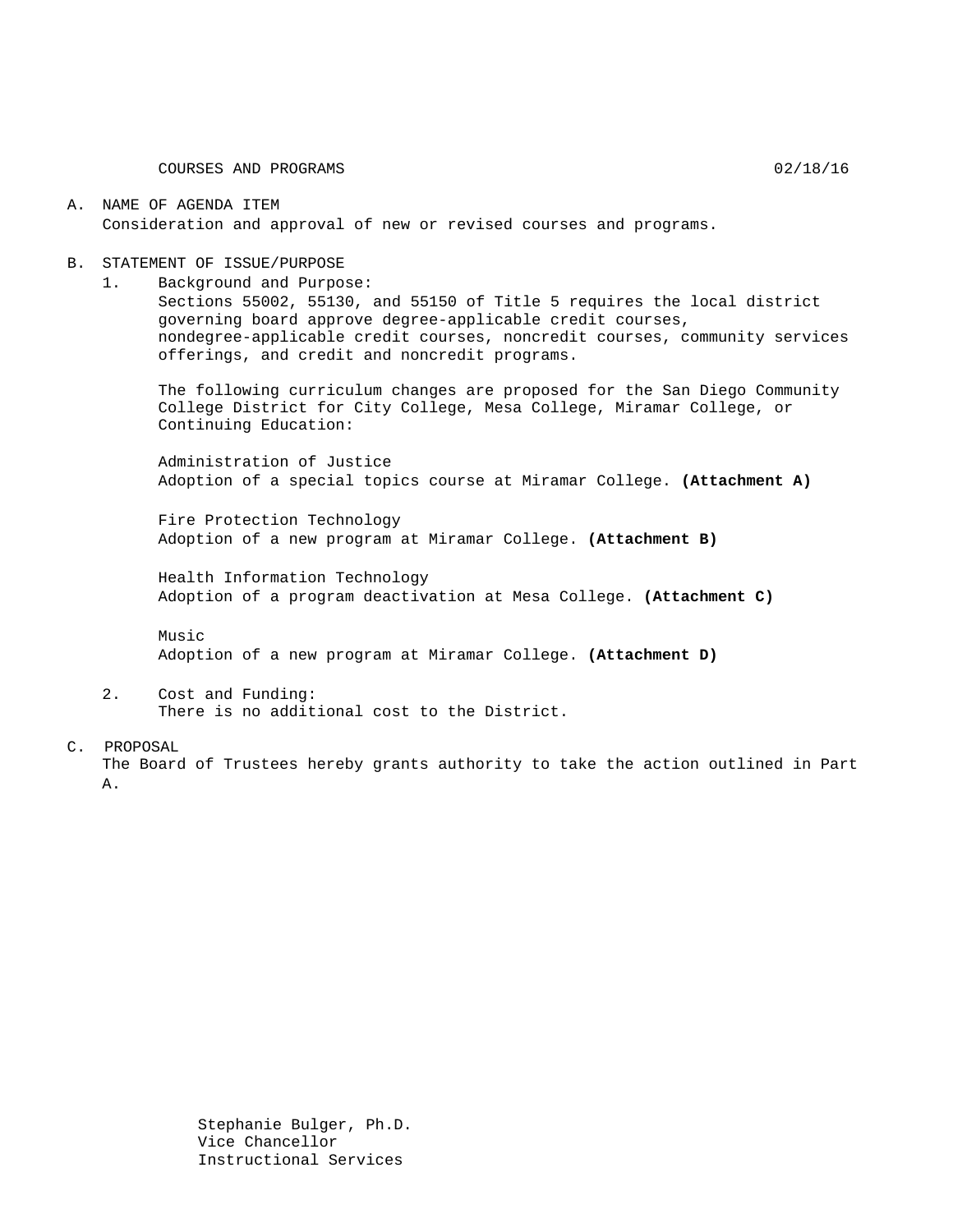### **ACTION**

Adoption of a special topics (framework) course at Miramar College.

Proposed special topics course at Miramar College:

### **392L Special Topics in Instructor Development 24 - 243 hours lab, 0.5-4.5 units Grade Only**

*Prerequisite:* Administration of Justice 323A with a grade of "C" or better, or equivalent S.T.C. Certified Correctional Officer Core Course Academy or Administration of Justice 381, Administration of Justice 382, Administration of Justice 383, and Administration of Justice 384, each with a grade of "C" or better, or equivalent Basic POST Certified Academy. *Limitation on Enrollment:* This course is not open to students with previous credit for Administration of Justice 392. This course is designed for peace officers, correctional personnel, and military law enforcement personnel seeking certification as instructors in a law enforcement-related subject area. Instructional theory, principles, and techniques are taught from a variety of different focus areas that may vary from term to term. Focus areas may include defensive tactics instruction, field training officer instruction, firearms instruction, police baton instruction, nonlethal chemical agents instruction, or emergency vehicle instruction, among others. Focus areas are listed in the class schedule and student transcripts. This course is intended for practicing law enforcement officers. (FT) Associate Degree Credit only and not Transferable.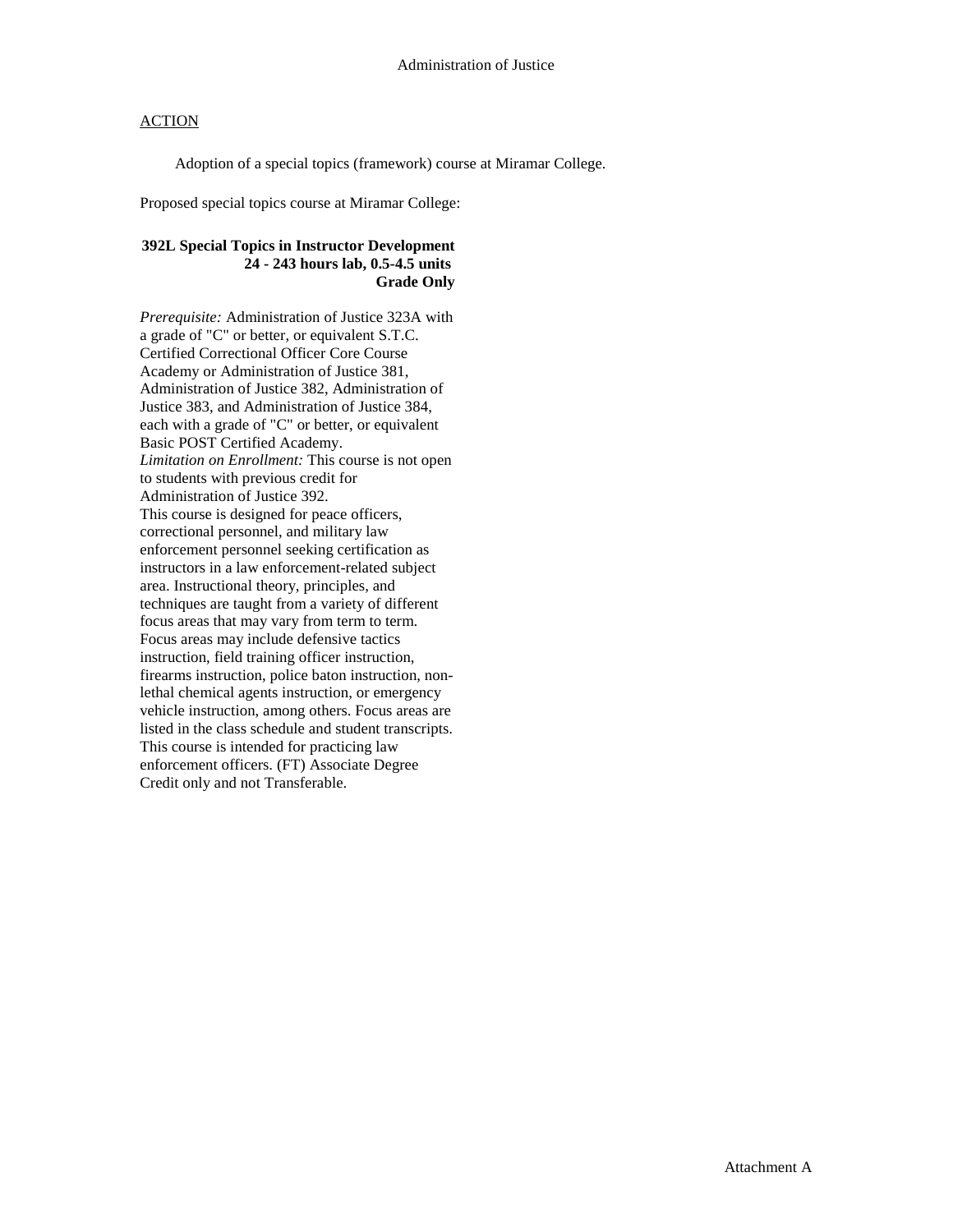Pursuant to Section 78016 of the Education Code, the following is a program review summary: Certificate of Performance Emergency Medical Technician Program

| A <sub>1</sub> | Labor Market Information <sup>1</sup> : | The annual average number of persons employed in the<br>Emergency Medical Technician program area was $1,500$ in the<br>2012 employment year. Approximately $1,620$ new job<br>openings are projected through 2022. |
|----------------|-----------------------------------------|---------------------------------------------------------------------------------------------------------------------------------------------------------------------------------------------------------------------|
| <b>B.</b>      | Duplication <sup>2</sup> :              | <b>EMSTA College, National University Polytechnic, Palomar</b><br>College, and Southwestern College.                                                                                                                |
| C.             | Effectiveness <sup>3</sup> :            | Program area OR the projected enrollment of 120 for the<br>2012-2022 years in the new program area.                                                                                                                 |

- 1. Labor Market Information; Employment Development Department, California.
- 2. County of San Diego Emergency Medical Technician Training Programs.
- 3. Labor Market Information; Employment Development Department, California.

### **ACTION**

Adoption of a new program at Miramar College.

Proposed new program at Miramar College:

## **Certificate of Performance Emergency Medical Technician**

**Courses Required for the Major: Units** EMGM 105A Emergency Medical Technician - National Registry .............................................7 EMGM 106 Emergency Medical Technician - Defibrillation/Combitude .............................0.5

**Total Units = 7.5**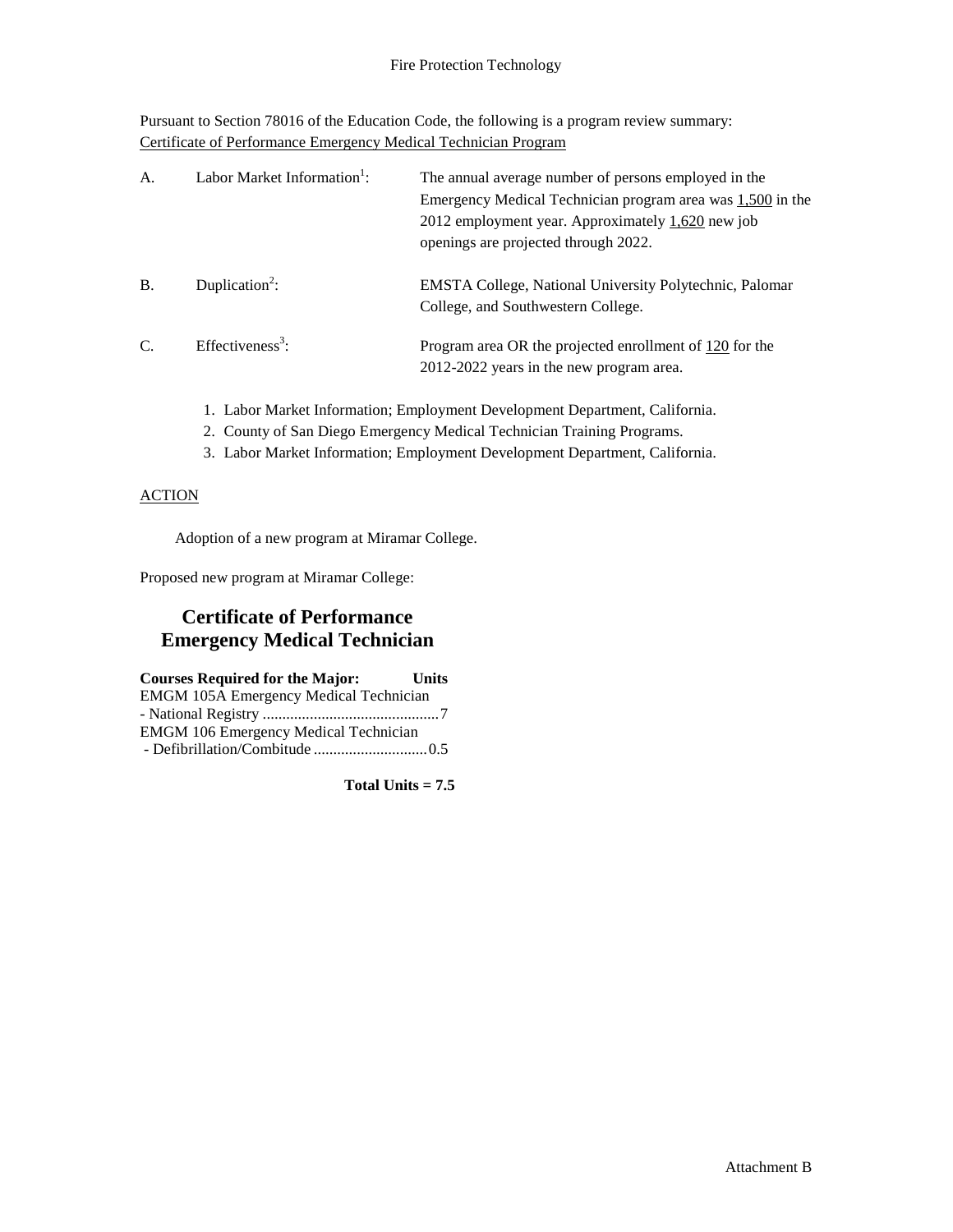## **ACTION**

Adoption of a program deactivation at Mesa College.

Proposed program deactivation at Mesa College:

# **Certificate of Achievement Coding Specialist**

| <b>Courses Required for the Major:</b>        | Units |
|-----------------------------------------------|-------|
| MEDA 055 Fundamentals Human Anatomy and       |       |
|                                               |       |
| MEDA 110 Medical Terminology 3                |       |
|                                               |       |
| HEIT 075 Computer Basics for Health           |       |
|                                               |       |
| HEIT 110 Introduction to Health Information4  |       |
|                                               |       |
|                                               |       |
|                                               |       |
| HEI 155C Current Procedural Terminology (CPT) |       |
|                                               |       |
| HEIT 205 Health Law, Accreditation and        |       |
|                                               |       |

**Total Units = 29**